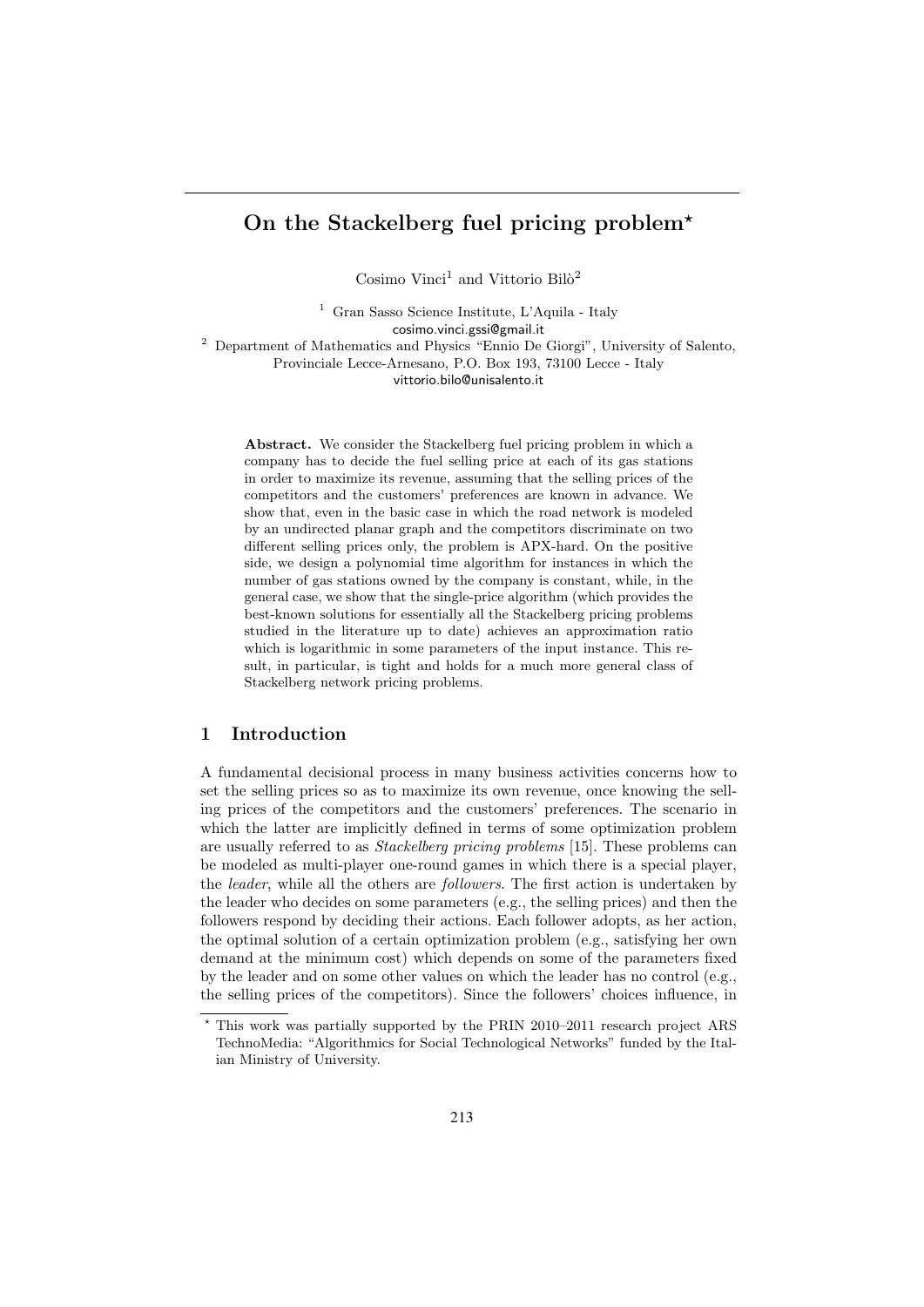turn, the leader's revenue, the determination of the best possible action for the leader often results in a challenging algorithmic problem.

A considerable research attention, see [2–8, 11, 12, 14], has been devoted in the last years to the study of Stackelberg network pricing problems based on some fundamental (polynomial time solvable) optimization problems, such as shortest paths, shortest path trees and minimum spanning trees. In this paper, we study the Stackelberg fuel pricing problem (SFPP) which is a Stackelberg network pricing problem based on the gas station problem (GSP): an optimization problem introduced in [9] to model situations in which drivers have to go from one location to another and have to decide where to fill their cars with fuel so as to minimize the travel cost, once knowing the fuel prices at the various gas stations along the road network.

**Model and Notation.** For a positive integer k, let [k] denote the set  $\{1, \ldots, k\}$ . A road network is an edge-weighted directed graph  $G = (V, E, w)$ , with  $|V| = n$ ,  $|E| = m$  and  $w : E \to \mathbb{R}_{\geq 0}$  such that, for each  $e = (u, v) \in E$ ,  $w(e)$  specifies the amount of fuel (expressed in gallons) needed to go from  $u$  to  $v$ .

An instance  $(G, s, t, S, p)$  of the GSP is defined by a road network  $G$ , a pair of nodes  $s, t \in V$ , a set of nodes  $S \subseteq V$  and a function  $p : S \to \mathbb{R}_{\geq 0}$ . The set of nodes  $S$  represents the locations of gas stations and the function  $p$  models the selling prices (per gallon) at each of the gas stations. There is a driver who needs to go from  $s$  to  $t$ . For the sake of simplicity, we assume that the driver's car is equipped with a tank of unlimited capacity and that  $s \in S$ , so that the driver can fill with as much fuel as she wants at price  $p(s)$  when starting her trip. The driver wants to determine the best possible *itinerary*, that is, which  $(s, t)$ -path to drive through and which gas stations to stop at for fueling so as to minimize the total fuel  $\cos t^3$ .

An instance  $(G, (s_i, t_i, \lambda_i)_{i \in [k]}, L, C, p_C, e)$  of the SFPP is defined by a road network  $G, k$  source-destination pairs  $(s_i, t_i)$  with an associated integer weight  $\lambda_i \geq 1$  for each  $i \in [k]$ , two sets  $L, C \subseteq V$ , a function  $p_C : C \to \mathbb{R}_{\geq 0}$  and a value  $e \geq 0$ . The sets of nodes L and C represent the locations of gas stations: the gas stations located at nodes in L are owned by the leader, while those located at nodes in C are owned by her competitors, so that the function  $p<sub>C</sub>$  models the selling prices established by the competitors at each of their gas stations<sup>4</sup>. Note that we do not require  $L$  and  $C$  to be disjoint, i.e., either the leader and one of her competitors may own a gas station at the same location. The leader buys (or produces) the fuel at price  $e$  per gallon. There are  $k$  types of drivers (the followers) such that, for each  $i \in [k]$ , the driver of type i wants to go from  $s_i$  to  $t_i$  along the cheapest path in G, where  $\lambda_i$  denotes the number of drivers of type i, that is, how many drivers want to go from  $s_i$  to  $t_i$ . Once the leader has established a pricing function  $p_L : L \to \mathbb{R}_{\geq 0}$  defining the fuel prices at her own gas stations, each follower of type  $i \in [k]$  determines her action by

 $3$  The amount of fuel bought at each gas station  $s$  is implicitly defined by the minimum distance between  $s$  and the successive station chosen for fueling

<sup>&</sup>lt;sup>4</sup> In the case in which more than one competitor owns a gas station in a given location  $v, p<sub>C</sub>(v)$  will denote the cheapest fuel price among them.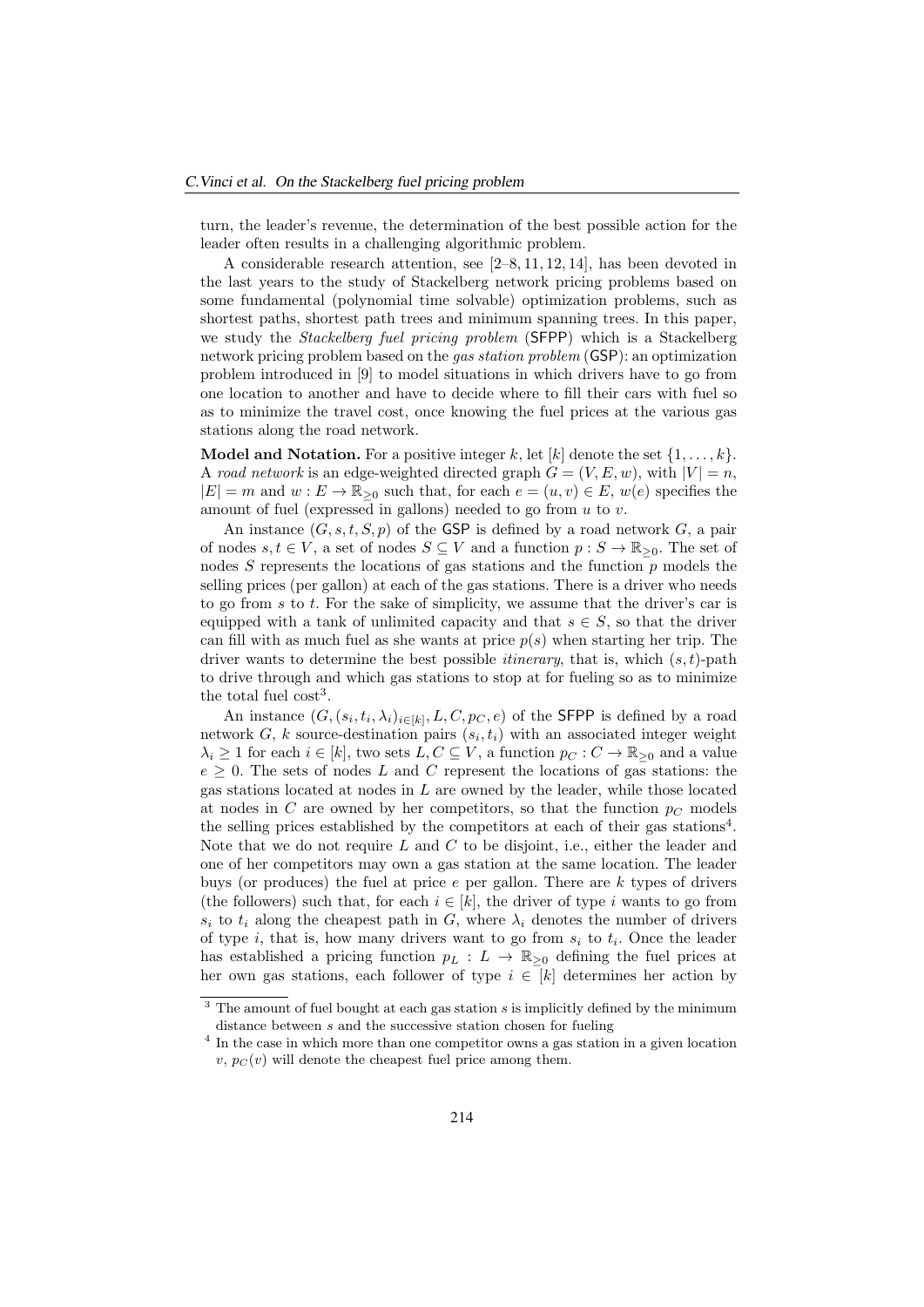solving the instance  $(G, s_i, t_i, L \cup C, p)$  of the GSP, in which, for each  $v \in L \cup C$ ,  $p(v) := \min\{p_L(v), p_C(v)\}\.$  The leader has to determine the pricing function  $p_L : L \to \mathbb{R}_{\geq 0}$  providing her with the highest possible revenue. To this aim, we make the following simplifying assumption which is common in the setting of Stackelberg pricing problems: when the gas station problem has more than one optimal solution, the follower always chooses the one providing the leader with the highest revenue<sup>5</sup>. Furthermore, we assume that  $s_i \in C$   $\forall i \in [k]$ , otherwise, either the problem is not feasible or the revenue is unbounded.

More formally, given a node  $v \in V$  and a pricing function  $p<sub>L</sub>$  for the leader, let  $q(p_L, v) := 1_{p_L(v) \leq p_C(v)}$ . For a pair of nodes  $u, v \in V$ , let  $d(u, v)$  be the distance from u to v in G and  $\mathcal{B}(u, v)$  be the set of itineraries connecting u to v, that is, the set of sequences of nodes  $[u = v_{i_1}, v_{i_2}, \dots, v_{i_r} = v]$  such that  $v_{i_s} \in L \cup C$  for each  $s \in [r-1]$ . Set  $p_s := p(v_{i_s}), d_s := d(v_{i_s}, v_{i_{s+1}})$  and  $q_s := q(p_L, v_{i_s})$  for each  $s \in [r-1]$ . Given  $p_L$  and  $B \in \mathcal{B}(u, v)$ , a driver choosing itinerary B experiences a cost  $c(p_L, B)$  and yields a contribution  $g(p_L, B)$  to the leader's revenue which are defined as follows:

$$
c(p_L, B) := \sum_{s=1}^{r-1} p_s \cdot d_s, \quad g(p_L, B) := \sum_{s=1}^{r-1} (p_s - e) \cdot d_s \cdot q_s.
$$

Let  $cg(p_L, B) = (c(p_L, B), g(p_L, B))$  and define a total ordering relation  $\prec$  on  $\mathbb{R}_{>0} \times \mathbb{R}_{>0}$  such that  $[x_1, y_1] \prec [x_2, y_2] \Leftrightarrow x_1 < x_2 \vee \{x_1 = x_2 \wedge y_1 > y_2\}$ . Let  $\mathcal{B}^*(u, v) \subseteq \mathcal{B}(u, v)$  be the set of itineraries  $B \subseteq \mathcal{B}(u, v)$  minimizing  $cg(p_L, B)$  according to the ordering relation  $\prec$ . Let  $cg(p_L, u, v) := [c(p_L, u, v), g(p_L, u, v)] :=$  $\min_{B \in \mathcal{B}(u,v)} cg(p_L, B)$ . Given a driver of type *i*, we have that  $c(p_L, s_i, t_i)$  is the cost of her cheapest path, and  $g(p_L, s_i, t_i)$  is her contribution to the leader's revenue, so that  $g(p_L) := \sum_{i=1}^k \lambda_i \cdot g(p_L, s_i, t_i)$  is the leader's total revenue that has to be maximized. Let  $p_M := \max_{i \in [k]} p_C(s_i)$ . It is easy to prove that, if we set  $p_L(v) > \min\{p_M, p_C(v)\}\$  for some  $v \in L$ , no driver will stop at station v for fueling. Similarly, whenever  $p_C(v) > p_M$  for some  $v \in C$ , no driver will stop at station  $v$  for fueling. Therefore, we can suppose without loss of generality that  $p_C (v) \leq p_M \ \forall v \in C$ , the leader's revenue  $g(p_L)$  is bounded and, in order to be maximized,  $p_L$  can be chosen in such a way that  $e \leq p_L(v) \leq p_C(v) \ \forall v \in L$ .

Related Work. The GSP has been introduced by Khuller, Malekian and Mestre in [9]. They give polynomial time algorithms for the basic problem and for some of its variations.

Briest, Hoefer and Krysta author an influential work [6] on Stackelberg network pricing problems which widely generalizes previous results in the field. In particular, they consider the case in which the edges of the network are partitioned into two sets: the set of fixed-price edges and that of priceable edges, with the latter owned by the leader. Each follower buys a subnetwork of minimum cost and so the leader wants to assign suitable prices to the priceable edges so

<sup>&</sup>lt;sup>5</sup> In fact, if this is not the case, the leader can decrease some selling price of a negligible amount so as to achieve almost the same revenue as in the case in which the assumption holds.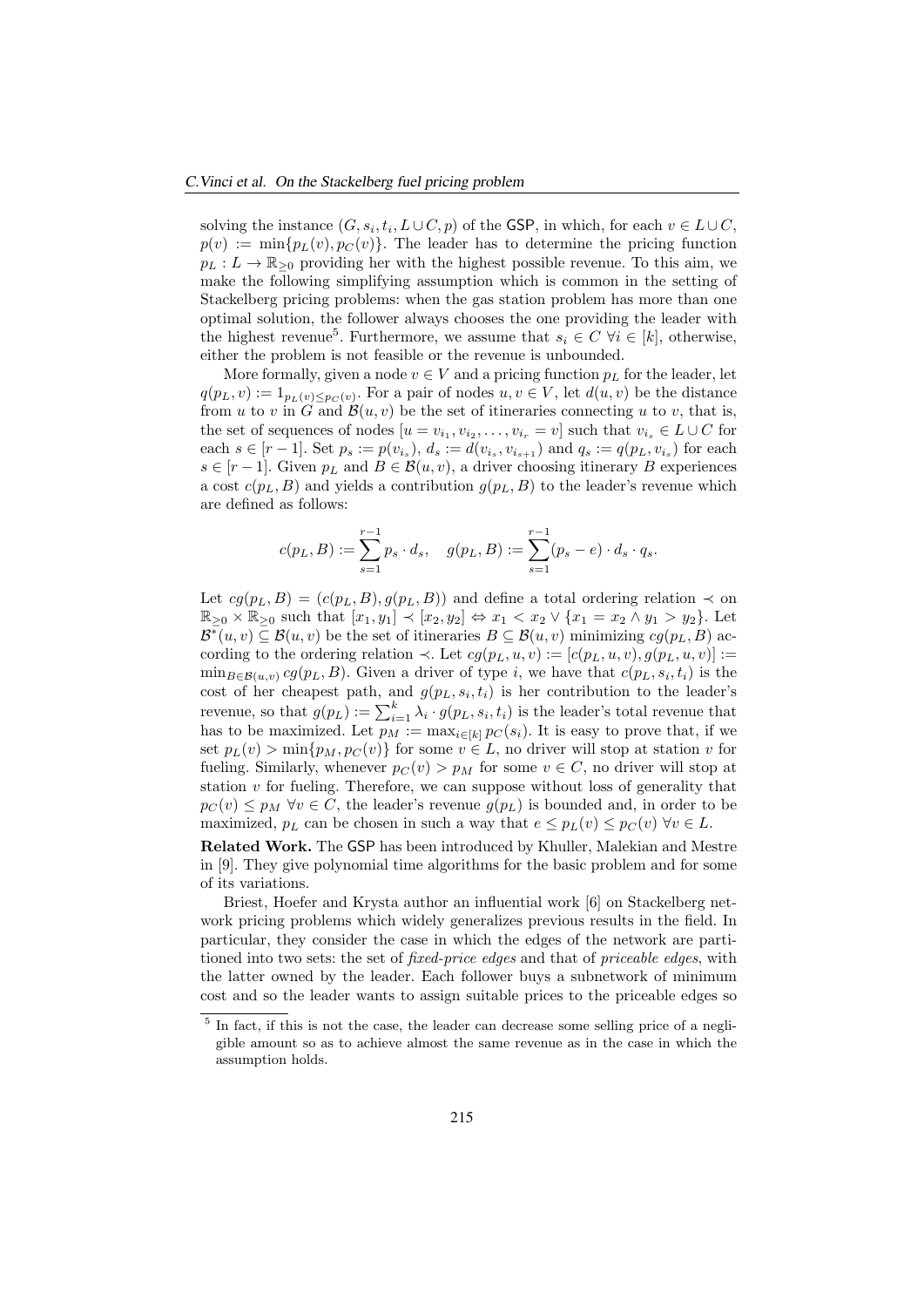as to maximize her revenue. They study the approximation guarantee of the single-price algorithm in this general class of problems. This algorithm, which assigns the same (suitably computed) price to all priceable edges, has been first analyzed in [7] for the case of a single follower buying a minimum spanning tree. Briest, Hoefer and Krysta show that, for the case of a single follower, the approximation guarantee is  $(1 + \epsilon)H_h$ , where  $\epsilon > 0$  is an arbitrary value, h is the number of priceable edges and  $H_i$  is the *i*th harmonic number, while, for the case of k followers, it becomes  $(1 + \epsilon)(H_h + H_k)$ . Finally, when the followers may have different weights, they show that the single-price algorithm achieves an approximation guarantee of  $(1+\epsilon)h^2$  and also provide a lower bound of  $O(h^{\epsilon})$ on the approximability of the problem.

Determining whether there are approximation algorithms better than the single-price one is, perhaps, the most important open problem in this field of research. In fact, while the performance of this algorithm remains essentially the same even when instantiated to specific optimization problems such as shortest paths, shortest path trees and minimum spanning trees, the impossibility results known so far in these cases only refer to APX-hardness, see [3, 5, 7].

Our Contribution. We show that the SFPP is APX-hard even in the basic case in which the road network is modeled by an undirected planar graph and the competitors discriminate on two different selling prices only, by means of a reduction from the maximum independent set problem on cubic graphs. This reduction, however, requires that  $|L|$  is a non-constant value. This assumption is essential, anyway, since, for the case in which  $|L| = O(1)$ , we show that the problem can be solved in polynomial time.

We stress that the SFPP does not fall within the scope of the Stackelberg network pricing problems defined by Briest, Hoefer and Krysta in [6] and that the presence of additional parameters in the definition of the problem (in particular, the edge-weights) makes the performance of the single-price algorithm unlikely to be uninfluenced by the characteristics of the road network given in input. To this aim, we define a general class of Stackelberg network pricing problems which extends the one given by Briest, Hoefer and Krysta and includes the SFPP. For this class of problems, we show that the single-price algorithm provides an approximation guarantee which is logarithmic in some parameters of the input instance (see the claim of Theorem 4 for the exact characterization) and that this bound is tight.

Due to space limitations, some details and proofs have been removed.

# 2 Complexity Results

We first show that the **SFPP** is APX-hard even under some restrictions.

**Theorem 1** The SFPP is APX-hard even when  $p_C$  assigns only two different prices and G is an undirected planar graph as long as  $|L| \in \Theta(n)$ .

Proof. We consider a polynomial reduction from the Maximum Indipendent Set Problem on cubic graphs (MISP). Given a cubic graph  $(U, F)$ , with  $|U| = n$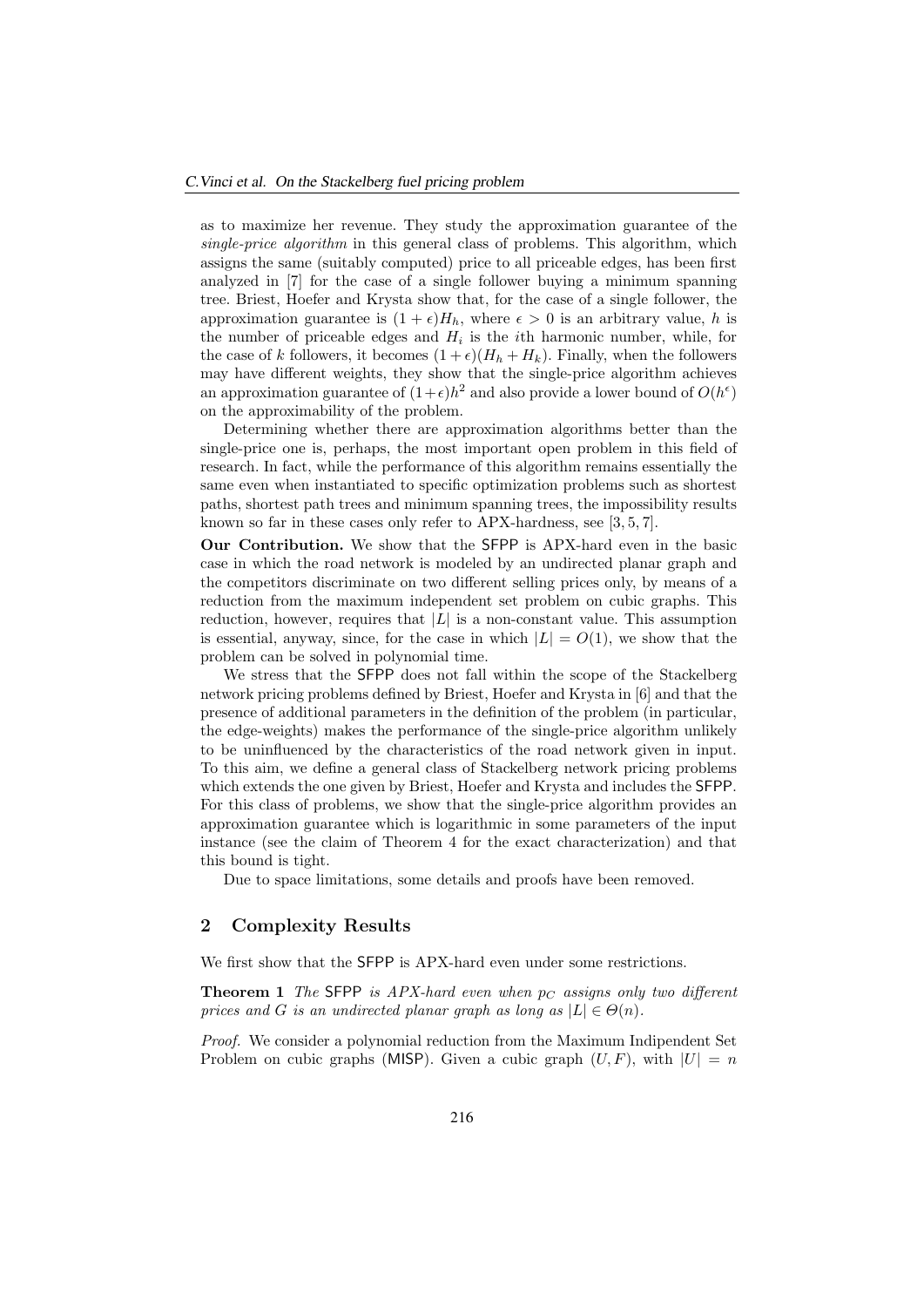and  $|F| = m$ , and an arbitrary value  $\theta \in ]0, 1/2]$  polynomially representable with respect to *n*, consider an instance  $(G, (s_i, t_i, \lambda_i)_{i \in [k]}, L, C, p_C, e)$  of the SFFP that we define incrementally as follows. Suppose that the sets  $V, E, L$  and  $C$ are initially empty. Fix an arbitrary orientation on the edges in  $U$ , insert a node  $v^*$  in V with  $p_C(v^*) = 1 + 3\theta$ , then,  $\forall i \in [n]$ , insert in V three nodes  $\overline{v}_i^1$ ,  $\overline{v}_i^2$ and  $\overline{v}_i^3$  with  $p_C(\overline{v}_i^1) = p_C(\overline{v}_i^3) = 1 + 3\theta$  and  $p_C(\overline{v}_i^2) = 4\theta$ ;  $\overline{v}_i^1$  belongs to L. Then, and  $v_i$  with  $p_C(v_i) - p_C(v_i) - 1 + 3\sigma$  and  $p_C(v_i) - 4\sigma$ ,  $v_i$  belongs to *L*. Then,<br>  $\forall i \in [n]$ , insert in *E* three edges  $\overline{e}_i^1 = {\overline{v}_i^1, \overline{v}_i^2}$ ,  $\overline{e}_i^2 = {\overline{v}_i^2, \overline{v}^*}$  and  $\overline{e}_i^3 = {\overline{v}_i^3, \overline{v}_i^1}$ with  $\omega(\bar{e}_i^1) = \theta$ ,  $\omega(\bar{e}_i^2) = 1/2 - \theta$  and  $\omega(\bar{e}_i^3) = 1 - \theta$ .  $\forall e_j = (u_i, u_k) \in F$ , denote  $\overline{v}_i^1$  with  $v_j^1$ ,  $\overline{v}_i^2$  with  $v_j^2$ ,  $\overline{v}_h^1$  with  $v_j^4$  and  $\overline{v}_h^3$  with  $v_j^5$ . There is a driver  $(\overline{v}_i^1, \overline{v}_i^2)$   $\forall i \in [n]$ , and a driver  $(v_j^1, v_j^5)$   $\forall j \in [m]$ . Finally, set  $e = 3\theta$ .

We stress that the constructed road network  $G$  is a planar graph.



Fig. 1. We consider, for example, the polynomial reduction applied to a complete graph  $(U, F)$  with  $|U| = 4$ , depicted on the left. In  $(U, F)$  the edges are arbitrary oriented and there is an enumeration of vertices and edges such that the vertex numbers are overlined, whereas the edge numbers are not. On the right, we have the road network G obtained from  $U$ . The index  $\overline{i}$  indicates the driver  $(\overline{v}_i^1, \overline{v}_i^2)$   $\forall i \in [4]$ , and the index j indicates the driver  $(v_j^1, v_j^5)$   $\forall j \in$ [6]. The starting and the arriving nodes of the source-destination pair associated with every driver are depicted trough an arrow.

The following lemmas hold.

**Lemma 1** Consider the instance obtained by the reduction from  $(U, F)$ . Given a pricing function  $p_L$ , let  $p'_L$  be the pricing function such that  $p'_L(\bar{v}_i^1) = 4\theta$  if  $p_L(\overline{v}_i^1) \leq 4\theta$  and  $p'_L(\overline{v}_i^1) = 1 + 3\theta$  otherwise. It holds that  $g(p'_L) \geq g(p_L)$ .

*Proof (Sketch)*. We first prove that, independently from  $p<sub>L</sub>$ , the cheapest path for driver  $(\overline{v}_i^1, \overline{v}_i^2)$  is  $[\overline{v}_i^1, \overline{v}_i^2]$   $\forall i \in [n]$  and that the cheapest path for driver  $(v_j^1, v_j^5)$ is  $[v_j^1, v_j^2, v^*, v_j^3, v_j^4, v_j^5]$   $\forall j \in [m]$ . At this point, we prove that, by setting to  $4\theta$ all the prices not bigger than  $4\theta$  and to  $1+3\theta$  the remaining ones (thus obtaining  $p'_L$ , the leader gets a revenue of  $g(p'_L) \ge g(p_L)$ .

**Lemma 2** Given the pricing function  $p'_L$  of the previous lemma, there exists a pricing function  $p_L^*$  which can be obtained in polynomial time from  $p'_L$  such that  $p_L^*(\overline{v}_i^1) = 4\theta$  if exists  $f_j \in \delta^+_{(U,F)}(u_i)$  such that  $p'_L(v_j^1) = p'_L(v_j^4) = 1 + 3\theta$ , and  $p_L^*(\bar{v}_i^1) = p'_L(\bar{v}_i^1)$  otherwise. Moreover, it holds that  $g(p_L^*) \ge g(p'_L)$  and that  $g(p_L^*) = |\{i \in [n] : p_L^*(\overline{v}_i) = 1 + 3\theta\}|(\theta - \theta^2) + \theta^2 n + (2\theta - \theta^2)m.$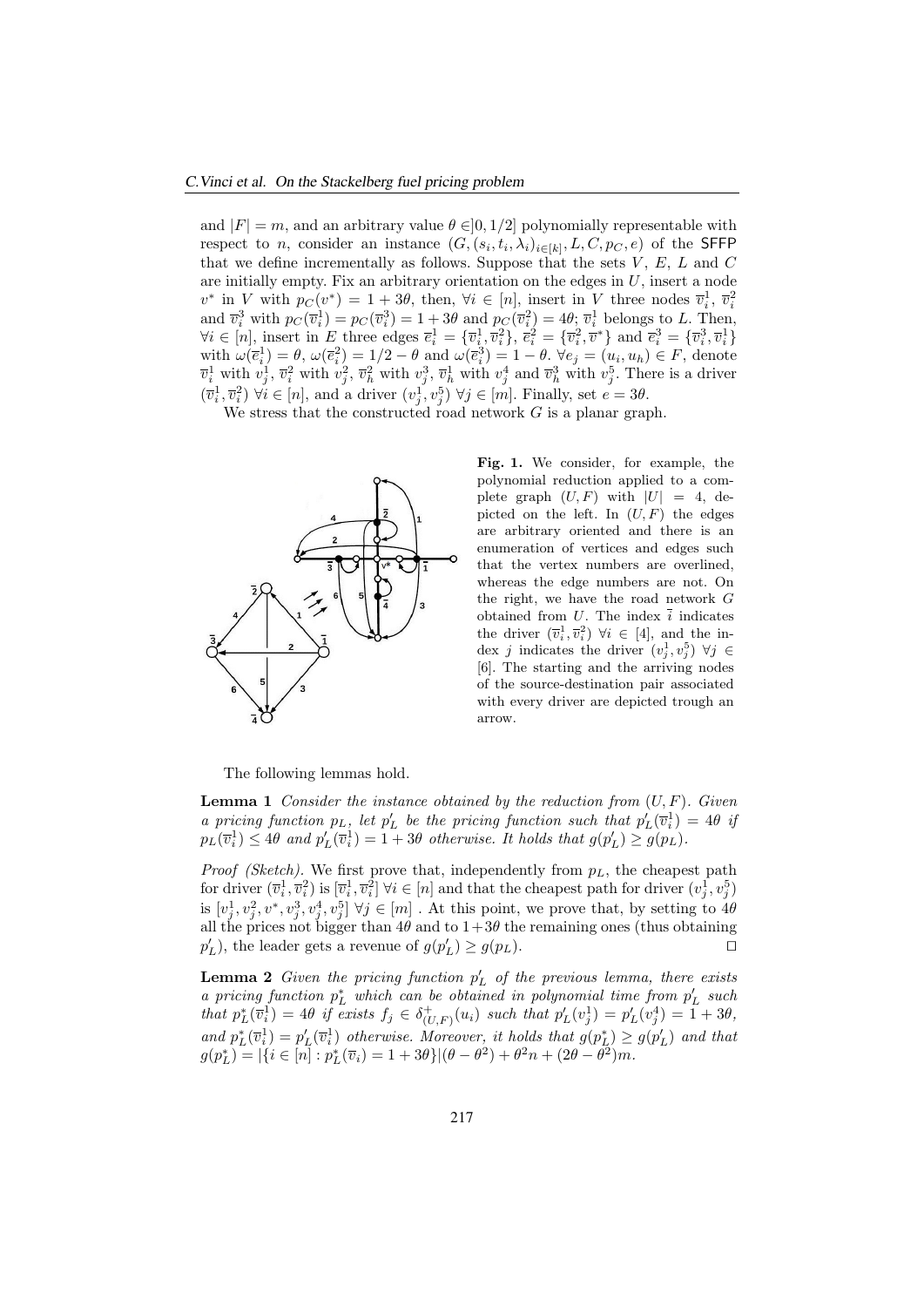*Proof (Sketch)*. First we prove that, given  $j \in [m]$  such that  $p'_L(v_j^1) = p'_L(v_j^4)$  $1+3\theta$ , the leader's revenue does not decrease when decreasing the value  $p'_L(v_j^1)$ to 4θ. By repeating this operation  $\forall j \in [m]$  such that  $p'_L(v_j^1) = p'_L(v_j^4) = 1 +$ 3θ, we obtain  $p_L^*$  which, by induction, satisfies  $g(p_L^*) \geq g(p_L)$ . Hence, we get  $g(p_L^*, \overline{v}_i^1, \overline{v}_i^2) = (p_L^*(\overline{v}_i^1) - 3\theta)\theta \,\forall i \in [n]$  and  $g(p_L^*, v_j^1, v_j^5) = 2\theta - \theta^2$ . By summing these values for all drivers, we obtain the claimed value for  $g(p_L^*)$  $\Box$ ).

Now, we prove the theorem. Let  $1 + \epsilon$  be a lower-bound on the approximability of MISP (see [1] for a proof of the APX-hardness of MISP). We prove, by contradiction, that SFPP cannot be  $(1 + \delta)$ -approximable  $\forall \delta < \frac{\epsilon}{13}$ . Suppose that there exists a  $(1 + \delta)$ -approximation algorithm for the **SFPP** with  $\delta < \frac{\epsilon}{13}$ . Let  $p_L^*$  be an optimal pricing function and  $p_L$  be the pricing function returned by the approximation algorithm. We have that  $g(p_L^*)/g(p_L) \leq 1+\delta$ . By Lemma 2, we can suppose without loss of generality that  $p_L$  verifies  $p_L(\overline{v}_i^1) \in \{4\theta, 1+3\theta\}$  $\forall i \in [n]$  and  $p_L(v_j^1) = 4\theta$  or  $p_L(v_j^4) = 4\theta \ \forall j \in [m]$ . In fact, if this is not the case, we can apply the polynomial time transformation outlined in the proof of Lemma 2 so as to obtain from  $p_L$  a pricing function  $p'_L$  verifying the assumption and such that  $p_L^*/p_L' \leq p_L^*/p_L$ . Clearly, again by Lemma 2 and the optimality of  $p_L^*$ , the same assumption can also be made for  $p_L^*$ .

Let  $M(p_L) := \{u_i \in U : p_L(\overline{v}_i^1) = 1 + 3\theta\}$ . From the assumptions on  $p_L^*$ and  $p<sub>L</sub>$ , it follows that  $M^* := M(p_L^*)$  and  $M := M(p_L)$  are independent sets of  $(U, F)$ . By the optimality of  $p_L^*$  and because of the characterization of  $g(p_L^*)$ given in Lemma 2,  $M^*$  has to be a maximum independent set of  $(U, F)$ . Let  $\theta := n^{-2}$ . Again by the characterization of the leader's revenue given in Lemma 2, for a sufficiently big  $n$ , we have

$$
\frac{g(p_L^*)}{g(p_L)} = \frac{(|M^*| + 2m + (n - |M^*| - m)n^{-2})n^{-2}}{(|M| + 2m + (n - |M| - m)n^{-2})n^{-2}} \sim \frac{|M^*| + 2m}{|M| + 2m} \le 1 + \delta. \tag{1}
$$

By manipulating (1), we have that  $|M^*|/|M| \leq 1 + \delta + 2m\delta/|M|$ . In a graph of degree 3 and  $m$  edges, we can find in polynomial time an independent set with at least  $\lceil m/6 \rceil$  nodes. So, we can suppose that  $|M| \ge m/6$ . Therefore,  $|M^*|/|M| \leq 1 + \delta + 2m\delta/|M| \leq 1 + 13\delta < 1 + \epsilon \Rightarrow |M^*|/|M| < 1 + \epsilon$ , thus contradicting the  $1 + \epsilon$  lower bound on the approximability of the MISP.  $\Box$ 

Note that, in the claim of Theorem 1, we required that  $|L| = \Theta(n)$ . However, if we consider instances of the SFPP such that  $|L| = O(1)$ , then the problem can be efficiently solved. We prove this fact by designing an algorithm, called SFPP-CL, which solves a polynomial number of linear systems in order to determine the best possible pricing function for the leader.

Let  $K = \{(s_i, t_i) : i \in [k]\}$ . For a pair of nodes  $(u, v)$ , let  $c_{\infty}(u, v)$  be the minimum cost paid by a driver to go from  $u$  to  $v$  without stopping at gas stations in  $L$ . Given a driver going from  $u$  to  $v$ , consider an optimal itinerary  $B \in \mathcal{B}^*(p_L, u, v)$ . There exists an itinerary D extracted from B, that we call strong itinerary, of the form  $D = (u = v_1^1, v_2^1, \ldots, v_{t(1)}^1 = v_1^C, v_1^2, v_2^2, \ldots, v_{t(2)}^2 =$  $v_2^C, \ldots, v_{r-1}^C, v_1^r, v_2^r, \ldots v_{t(r)}^r = v$ , with  $v_s^C \in C \setminus L \ \forall s \in [r-1]$  while all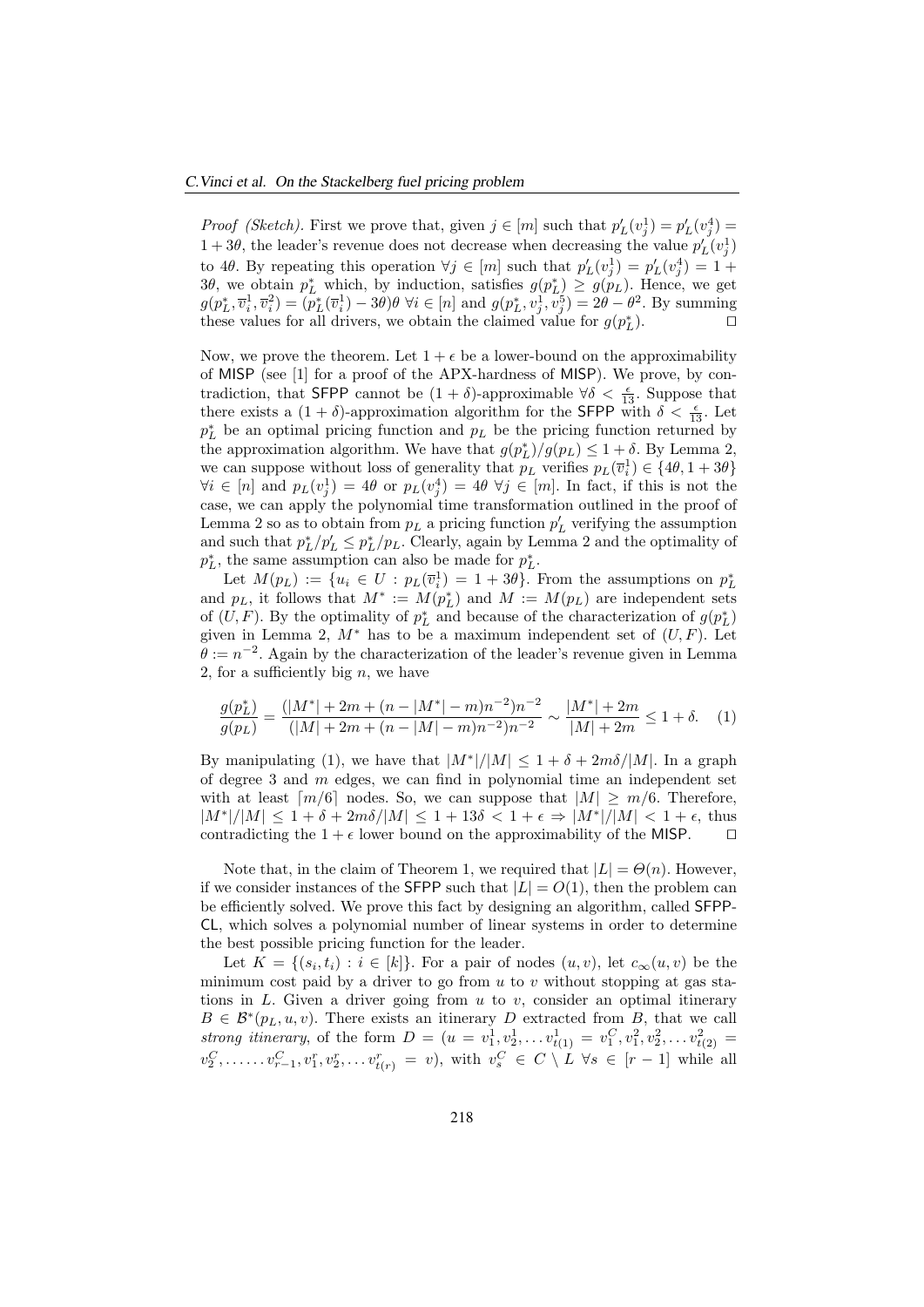the other nodes belong to  $L$ , such that the cost c and the revenue g with respect to B can be computed as follows (set  $p_z^s := p_L(v_z^s), d_z^s := d(v_z^s, v_{z+1}^s)$  and  $c_{\infty}(v_r^C, v_1^{r+1}) := 0$ :

$$
c(p_L,D):=\sum_{s=1}^r\sum_{z=1}^{t(s)-1}p^s_z\cdot d^s_z+c^s_\infty,\quad g(p_L,D):=\sum_{s=1}^r\sum_{z=1}^{t(s)-1}(p^s_z-e)\cdot d^s_z.
$$

Set  $cg(p_L, D) := [c(p_L, D), g(p_L, D)]$  and let  $\mathcal{D}(u, v)$  be the set of strong itineraries starting at u and ending at v. It holds that  $cg(p_L, u, v)$  =  $\min_{D \in \mathcal{D}(u,v)} cg(p_L, D)$ . From this fact, it follows that an optimal pricing function  $p_L^*$  is an optimal solution to an LP problem  $LP(\{D_{uv}\}_{(u,v)\in K})$ , yielded by a set of optimal strong itineraries  $\{D_{uv}\}_{(u,v)\in K}$ , whose objective function to be maximized is  $g(p_L)$  and the constraints are: (i)  $c(p_L, D_{uv}) \leq c(p_L, D)$  for each  $D \in \mathcal{D}(u, v)$ , and  $(ii)$   $e \leq p_L(v) \leq p_C(v)$  for each  $v \in L$ . From the LP Theory, we know that there exist |L| constraints in  $LP(\{D_{uv}\}_{(u,v)\in K})$  defining a linear system of |L| equations in |L| variables whose unique solution is  $p_L^*$ . By evaluating the revenue yielded by all the pricing functions that solve all the possible linear systems and returning the one giving the highest leader's revenue, we obtain an optimal pricing function  $p_L^*$ .

We now describe algorithm SFPP-CL, which is based on a refinement of the ideas outlined above. SFPP-CL is divided into two phases: an initializing phase, in which several data structures are created and a running phase, in which SFPP-CL evaluates the leader's revenue yielded by several pricing functions obtained trough the data structures defined during the initializing phase. Let  $K_U = \{u \in$  $V: (u, v) \in K$  and  $K_V = \{v \in V: (u, v) \in K\}.$ 

#### SFPP-CL: initializing phase

Step 1 Compute  $c_{\infty}(u, v) \forall u, v \in V$ .<br>Step 2  $\forall u \in L$ ,  $v \in I$ . Step 2 ∀u ∈ L, v ∈ L ∪ K<sup>V</sup> , let Xuv := [e =  $x_{uv}(0), x_{uv}(1), \ldots, x_{uv}(r_{uv}) = p_C(u)$  be the vector given by the abscissa of all the vertices of the polyhedron  $\mathcal{P}_{uv} := \bigcap_{x \in C(u)} \{ [x, y] : e \leq x \leq p_C(u), y \leq f_{xx}^x(x) := d(u, z) \cdot x + c_{\infty}(z, v) \}$  $z \in C \cup \{v\}$   $\{[x, y] : e \le x \le p_C(u), y \le f_{uv}^z(x) := d(u, z) \cdot x + c_{\infty}(z, v)\}$ listed in increasing order (in order to compute  $X_{uv}$ , see [13]). Let  $Z_{uv} := [z_{uv}(s)]_{s \in [r_{uv}]}$  be the vector such that  $z_{uv}(s) =$  $\arg \max_{z \in C \cup \{v\}} \{d(u, z) : [x_{uv}(s), f_{uv}^z(x_{uv}(s))]$  is a vertex of  $\mathcal{P}_{uv}\}\ \forall s \in [r_{uv}]$ .

The usefulness of the vectors  $X_{uv}$  and  $Z_{uv}$  is that, if an optimal pricing function  $p_L^*$  verifies that  $p_L^*(u) \in ]x_{uv}(s-1), x_{uv}(s)]$  (set  $x_{uv}(-1) = -\infty$ ), then the itinerary  $D^*_{uv} := [u, z_{uv}(s), v]$  minimizes  $cg(p^*_{L}, D)$  among all the itineraries of the form  $D = [u, z, v]$  with  $z \in C \cup \{v\}$ . This observation will imply the correctness of the running phase of SFPP-CL. Before describing this phase, we present an algorithm that, given  $p_L$ , computes  $g(p_L)$  and which will be used as a subroutine in the running phase (note that this algorithm can also be used to certify that the SFPP belongs to NP).

SFPP-CL-C algorithm (SFPP-CL-Certificate algorithm)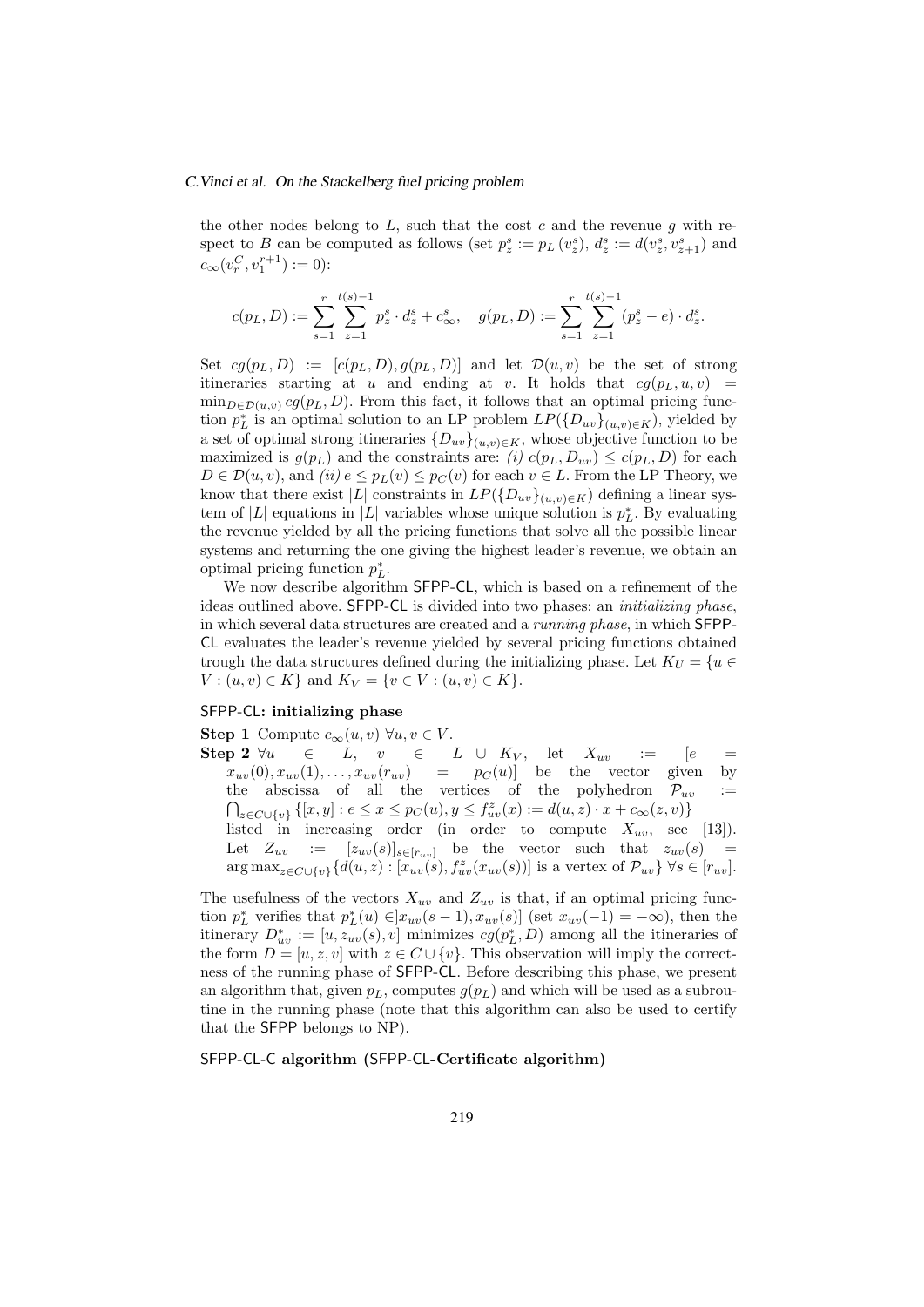- Step 1 Given  $a \in L$  and  $b \in L \cup K_V$ , let  $s_{ab}$  be the smallest strictly positive integer such that  $p_L(a) \leq x_{ab}(s_{ab})$  and, given  $(u, v) \in K$ , let  $G_{uv} = (V_{uv}, E_{uv}, w_{uv})$  be a connected weighted graph that has an edge  $(a, b)$  with  $w(a, b) = [c_{\infty}(a, b), 0]$  if  $a \in \{u\} \setminus L$  and  $b \in L \cup \{v\}, w(a, b) =$  $[p_L(a) \cdot d(a, z_{ab}(s_{ab})) + c_{\infty}(z_{ab}(s_{ab}), b), (p_L(a) - e) \cdot d(a, z_{ab}(s_{ab}))]$  if  $a \in L$ and  $b \in L \cup \{v\}.$
- **Step 2** Evaluate the length of the shortest path from u to v in the graph  $G_{uv}$  $\forall (u, v) \in K$ , which is equal to  $g(p_L, u, v)$  (because of the observation we did when discussing the initializing phase). Finally, compute and return  $g(p_L)$ .

#### SFPP-CL: running phase

- **Step 1** Fix a set  $K_L \subseteq K$  of |L| elements. Let  $K_U^L := K_U \cap K_L$  and  $K_V^L := K_V \cap K_V$ K<sub>L</sub>. Given  $u \in L$ , let  $X_u = [e = x_u(0), x_u(1), \ldots, x_u(r_u) = p_C(u)]$  be the vector obtained by sorting the elements of the vectors  $X_{uv}$  with  $v \in L \cup K_V^L$ . Let  $Z_u = (z_u(t, v))_{t \in [r_u], v \in L \cup K_V}$  be a matrix of nodes in V, in which the generic  $z_u(t, v)$  is equal to the node  $z_{uv}(s)$  if  $x_{uv}(s - 1) < x_u(t) \le x_{uv}(s)$ , where  $s \in [r_{uv}]$ .
- **Step 2** Let  $T = [t(u)]_{u \in L}$  be a vector of integers indexed in L, such that  $1 \leq$  $t(u) \leq r_u \ \forall u \in L$ . Let  $G_T = (V_T, E_T)$  be a connected graph such that  $E_T$  has the edges  $(u, z_u(t(u), v)), (z_u(t(u), v), v), (z, v)$  with  $z \in K_U^L$ ,  $u \in L$ ,  $v \in L \cup K_V^L$ .
- Step 3 Fix  $L_-, L_+ \subseteq L$  such that  $L_-\cap L_+ = \emptyset$  and set  $r := |L|-|L_-|-|L_+|$ . Let  $\mathcal{D}_T^2 := \{(D_s, D'_s)\}_{s \in [r]}$  be a set of r pairs of strong itineraries such that,  $\forall s \in [r], D_s$  and  $D'_s$  both start at u and end at v, with  $(u, v) \in K_L$  and are simple paths in  $G_T$ .
- **Step 4** Solve a linear system in the unknown variables yielded by  $p<sub>L</sub>$ , with the following |L| equations:  $c(p_L, D_s) = c(p_L, D'_s) \forall s \in [r]$ ,  $p_L(u) = x_u(t(u) - 1)$  $\forall u \in L_{-}$  and  $p_L(u) = x_u(t(u)) \ \forall u \in L_{+}$ . If the system has only one solution  $p_L$  with  $p_L(u) \in ]x_u(t(u)-1), x_u(t(u))[ \forall u \in L \setminus \{L_-\cup L_+\},$  compute  $g(p_L)$ by using SFPP-CL-C.
- Step 5 Run Steps 1, 2, 3 and 4 for all possible choices of  $K_L$ , T,  $L_-, L_+$  and  $\mathcal{D}_T^2$  and return the best pricing function among the considered ones.

The following theorem holds.

**Theorem 2 SFPP-CL** solves the SFPP in polynomial time when  $|L| = O(1)$ .

## 3 An Approximation Algorithm: the Class SGPS

Given a generic pricing problem, a *uniform pricing function*, or UPF, is an assignment of the same price to all the priceable elements. An optimal uniform pricing function, or UPF<sup>\*</sup>, maximizes the leader's revenue among all the UPFs. We introduce the class of Stackelberg Games with Priceable Sets, or SGPS, extending that of Stackelberg Network Pricing Games described in [6], and characterize the approximation factor provided by an UPF<sup>∗</sup> in these games. Furthermore, we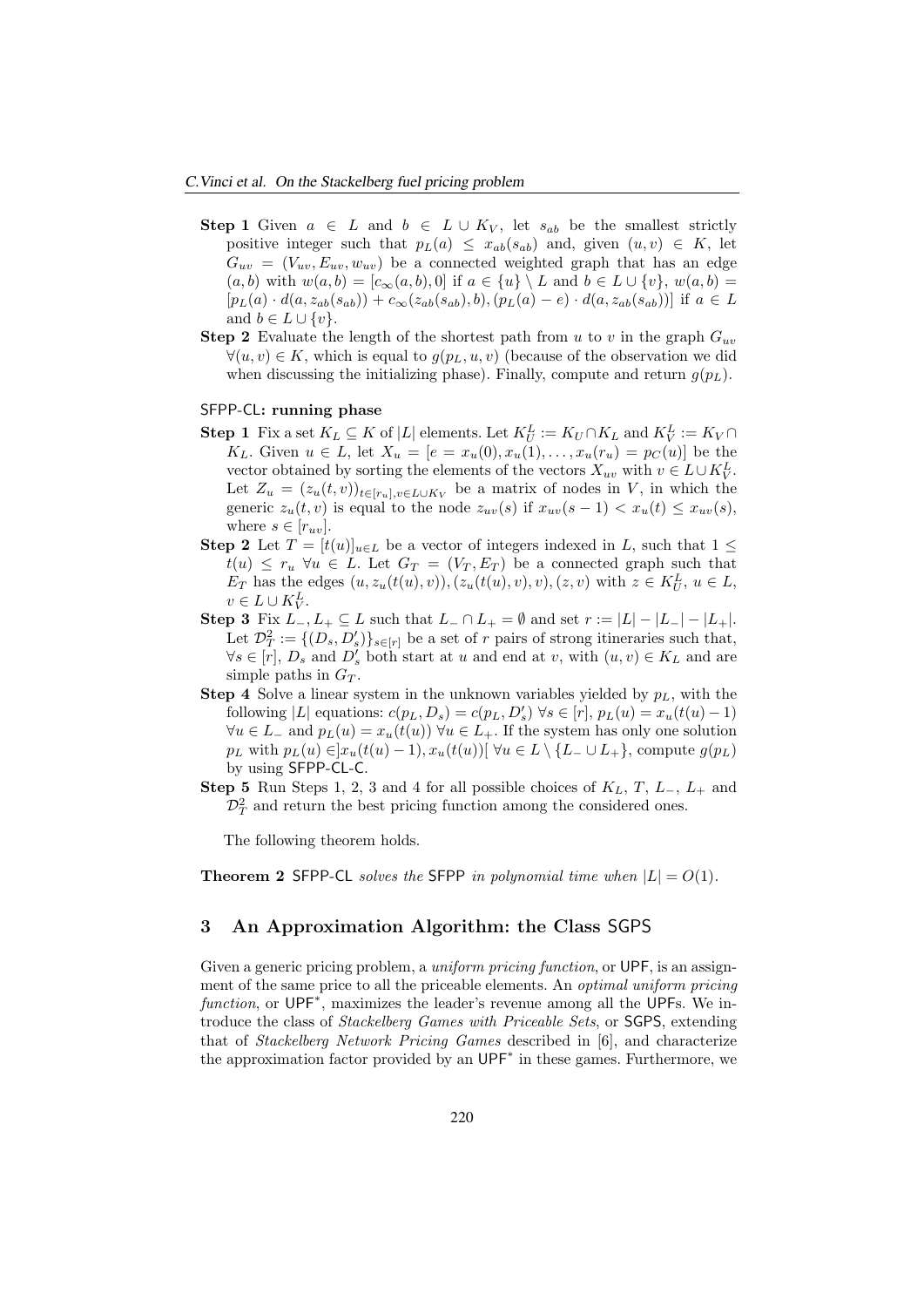define an algorithm that finds an UPF<sup>∗</sup> , prove that the SFPP belongs to class SGPS and adapt such an algorithm to the SFPP.

A game in SGPS is a tuple  $(E, C, L, p_C, w, \mathcal{E}, K, {\{\lambda_i\}_{i\in K}, {\{\mathcal{F}_i\}_{i\in K}, \}}$  such that E is a set,  $\{C, L\}$  is a partition of E,  $p_C : C \to \mathbb{R}_{\geq 0}$  is a pricing function,  $w: L \to \mathbb{R}_{\geq 0}$  is a weight function,  $\mathcal{E} := \{E_1, E_2, \dots E_r\}$  is a partition of L, K is a set of followers and,  $\forall i \in K$ ,  $\lambda_i$  is the weight of follower i and  $\mathcal{F}_i \subseteq \mathcal{P}(E)$  is the family of sets that can be purchased by follower  $i$ . We call *competitor's elements* the elements of C and leader's elements the elements of L. Given  $p_L : \mathcal{E} \to \mathbb{R}_{\geq 0}$ and  $F \subseteq E$ , we define a cost c and a revenue q as follows:

$$
g(p_L, F) := \sum_{E' \in \mathcal{E}} \sum_{e \in E' \cap F} w(e) \cdot p_L(E'), \quad c(p_L, F) := \sum_{e \in F \cap C} p_C(e) + g(p_L, F).
$$

Let  $cg(p_L, F) := [c(p_L, F), g(p_L, F)]$ . Given  $i \in K$ , let  $[c(p_L, i), g(p_L, i)] :=$  $cg(p_L, i) := \min_{F \in \mathcal{F}_i} cg(p_L, F)$ , where the minimum is defined according to the ordering relation ≺. Informally,  $c(p_L, i)$  is the cost of follower  $i$  when choosing a subset  $F \in \mathcal{F}_i$  of minimum cost and  $g(p_L, i)$  is the contribution of follower i to the leader's revenue recalling that, when a follower has different optimal choices, she adopts the one providing the highest revenue to the leader. Let  $F^*(p_L, i) \in \mathcal{F}_i$ be a set minimizing the function  $cg(p_L, i)$ , that is, an optimal choice for follower *i*. The leader's revenue  $g(p_L)$  is equal to  $\sum_{i \in K} \lambda_i \cdot g(p_L, i)$ . In order for g to be bounded, we suppose that,  $\forall i \in K$ ,  $\exists F \in \mathcal{F}_i$  such that  $F \subseteq C$ . Our objective is to find a pricing function  $p<sub>L</sub><sup>*</sup>$  maximizing g. Different families of games in SGPS can be defined by different choices of  $\{\mathcal{F}_i\}_{i\in K}$ . The main differences with the Stackelberg Network Pricing Games are that single elements cannot be priced independently in general, since the leader has to assign the same price to every set in  $\mathcal{E}$ , and that the prices are weighted by the function w.

Given  $\theta \ge 0$ ,  $p_\theta$  is an UPF such that  $p_\theta(E') = \theta \,\forall E' \in \mathcal{E}$ . Let  $\mathsf{SG}_1$  be a game in SGPS with one follower only (it is then possible to avoid considering the follower's weight and to omit the index 1 in several functions) and let  $SG_2$  be the game obtained from  $\mathsf{SG}_1$  by setting  $\mathcal{E} = \{\{e\}\}_{e \in L}$ . Note that the maximum leader's revenue  $g_1^*$  in  $\mathsf{SG}_1$  is lower than the maximum leader's revenue  $g_2^*$  in  $\mathsf{SG}_2$  and that a same UPF gives the same leader's revenues in both games. Hence, given the leader's revenues  $g_{1,\theta}^*$  and  $g_{2,\theta}^*$  yielded by an UPF<sup>\*</sup> for  $\mathsf{SG}_1$  and  $\mathsf{SG}_2$ , respectively, we have that  $g_1^*/g_{1,\theta}^* \leq g_2^*/g_{2,\theta}^*$ . From this observation, in order to find un upper bound on the approximation factor yielded by an  $UPF^*$  for both games  $SG_1$  and  $\mathsf{SG}_2$ , we can restrict our analysis only to  $\mathsf{SG}_2$ . Let  $W, C : \mathcal{P}(E) \to \mathbb{R}_{\geq 0}$  be two functions such that  $W(F) = \sum_{e \in F \cap L} w(e) \,\forall F \subseteq E$  and  $C(F) = \sum_{e \in F \cap C} p_C(e)$ . Let  $X := \{W(F^*(p_\theta)) > 0 : \theta \geq 0\}$  be the *optimal weights* vector of follower 1 and consider it as a vector  $X := [x(j) := x_j]_{j \in [n]}$  sorted in increasing order.

We define three functions  $\theta, c, \Delta: X \to \mathbb{R}_{\geq 0}$  such that, given  $x_j \in X$ , it holds that  $\theta(x_j) := \theta_j := \max\{\theta \in \mathbb{R}_{\geq 0} : W(F^*(p_\theta)) = x_j\}, c(x_j) := c_j :=$  $\min\{C(F) : W(F) = x_j, F \in \mathcal{F}\}\$ and  $\Delta(x_j) := \Delta_j := c(x_0) - c(x_j)$ . Note that the function  $\theta$  is decreasing in its argument. We call functions  $\theta$  and c, respectively, the optimal prices function and the optimal costs function of follower 1. We observe that,  $\forall j \in [n]$ , assuming that  $\theta_0 \cdot x_0 = \infty \cdot 0 = 0$ , it holds that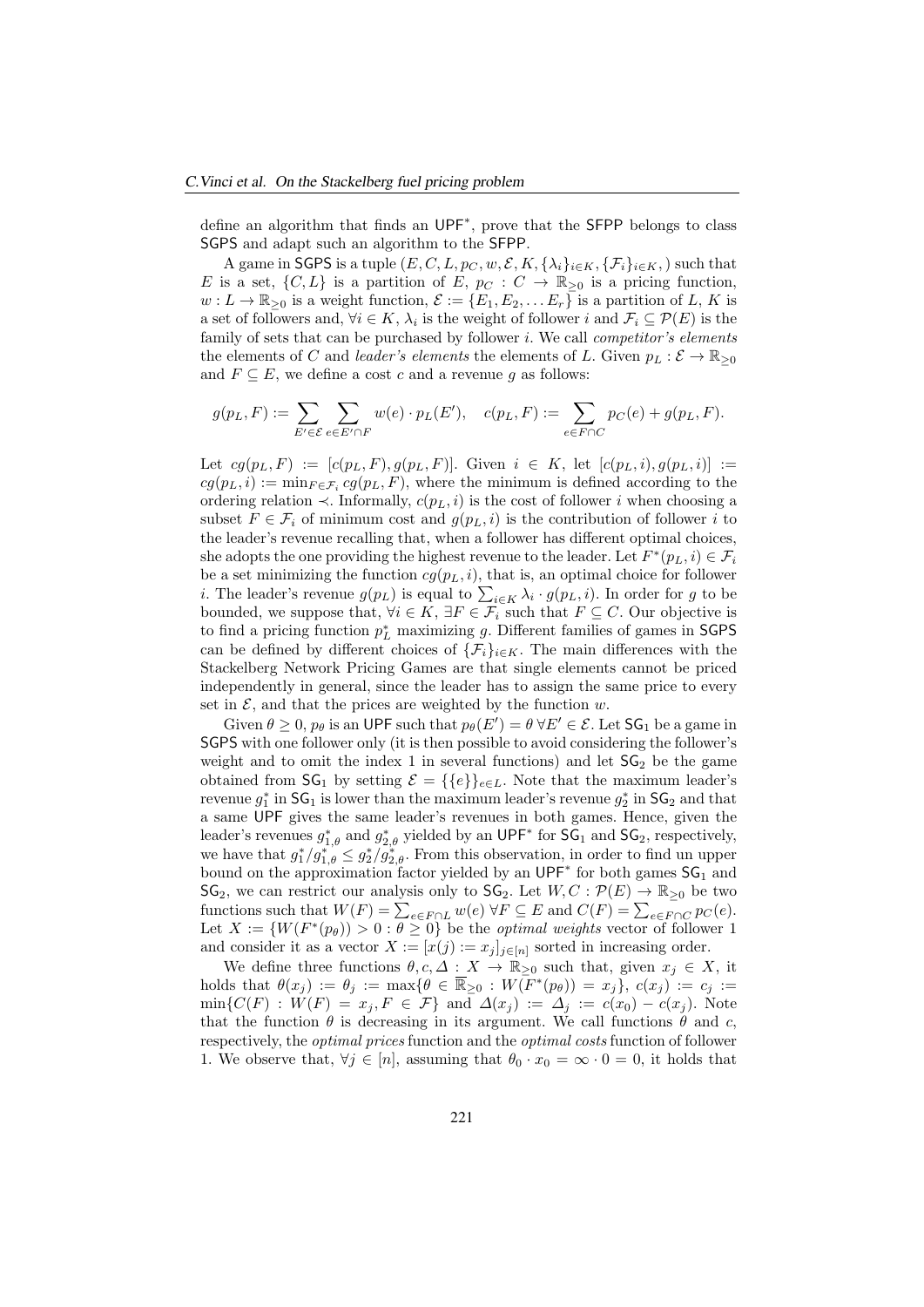$c(p_{\theta_j}) = c_j + \theta_j \cdot x_j = c_{j-1} + \theta_j \cdot x_{j-1}$ . This implies the following equation:

$$
\theta_j = \frac{c_{j-1} - c_j}{x_j - x_{j-1}} = \frac{\Delta_j - \Delta_{j-1}}{x_j - x_{j-1}}.
$$
\n(2)

Let  $p_L^*$  be an optimal pricing function, the following relationship holds:  $c(p_L^*)$  –  $g(p_L^*) = C(F^*(p_L^*)) \ge \min\{C(F) : F \in \mathcal{F}\} = C(F^*(p_0)) = c_n$ . Moreover, we have  $c(p_L^*) \leq c_0$ . By using the previous inequalities, we get

$$
g(p_L^*) = c(p_L^*) - (c(p_L^*) - g(p_L^*)) \le c_0 - c_n = \Delta_n.
$$
 (3)

Let  $W_m := x_1, W_M := x_n, \theta_m := \theta_n, \theta_M := \theta_1$ . By exploiting inequalities (2) and (3), it is possible to prove the following fundamental theorem in analogy with the results in [6].

**Theorem 3** Any  $\mathsf{UPF}^*$   $p_{\theta^*}$  provides an approximation guarantee of 1 +  $\ln(\min\{W_M/W_m, \theta_M/\theta_m\})$  to both  $\mathsf{SG}_1$  and  $\mathsf{SG}_2$ .

Now we can generalize the previous theorem to the case of more followers. We use the subscript  $i$  to denote the quantities previously defined for the case of a single follower when instantiated to follower i. Let  $SG_0$  be a generic game in SGPS and define  $\theta_m \leq \min_{i \in K} \theta_{m,i}, \theta_M \geq \max_{i \in K} \theta_{M,i}, W_m \leq \min_{i \in K} W_{m,i}$  $W_M \ge \max_{i \in K} W_{M,i}$ . Let  $\lambda_m := \min_{i \in K} \lambda_i$  and  $\lambda_M := \sum_{i \in K} \lambda_i$ .

The following result holds.

**Theorem 4** Any  $UPF^*$   $p_{\theta^*}$  provides an approximation guarantee of 1 +  $\ln(\min\{(W_M/W_m)\cdot(\lambda_M/\lambda_m),\theta_M/\theta_m\})$  to  $\text{SG}_0$ .

Now, we design an algorithm to find an  $\mathsf{UPF}^*$ . Given  $i \in K$ , let  $X^i := [x^i(j) :=$  $x_j^i]_{j \in [n_i]}$  be the optimal weights vector of follower i and let  $X := [x(h) :=$  $x_h|_{h\in[n]}$  be a vector sorted in increasing order containing all the values in  $X^i$ and such that  $\exists F \in \mathcal{F}_i : x(h) = W(F) \,\forall h \in [n], \,\forall i \in K$ . Moreover, let  $C^i :=$  $[c<sup>i</sup>(h) := c<sub>h</sub><sup>i</sup>]_{h \in [n]}$  be the vector such that,  $\forall h \in [n], c<sup>i</sup>(h) = c(x_h)$ , where c denotes the optimal costs function of follower  $i$ . We suppose that the vectors  $X$ and  $(C^i)_{i \in K}$  are known. Let  $\Theta^i := [\theta^i(j) := \theta^i_j]_{j \in [n_i]}$  be the vector such that,  $\forall j \in [n_i], \theta^i(j) = \theta(x_j^i)$ , where  $\theta$  denotes the optimal prices function of follower i. Observe that  $\Theta^i$  is the vector given by the positive abscissa of all the vertices of the polyhedron  $\mathcal{P}_i := \bigcap_{h \in [n]} \left\{ [\theta, y] : \theta \in \mathbb{R}, y \leq f_h^i(\theta) := c_h^i + \theta \cdot x_h \right\}$ , and  $X^i$ is the vector such that  $x_j^i = \max\{x_h : [\theta_j^i, f_h^i(\theta_j^i)]\}$  is a vertex of  $\mathcal{P}_i$ . By these characterizations we can compute  $(X^i)_{i \in K}$  and  $(\Theta^i)_{i \in K}$  in  $O(|K|n \log(n))$  time (see [13] for further details). Let  $\Theta = [\theta(h) := \theta_h]_{h \in [m]}$  be the sorted fusion of the vectors  $(\Theta^i)_{i \in K}$  without the eventual null element.  $\Theta$  can be computed in  $O(|K|n \log(|K|))$  time. Given  $i \in K$  and  $h \in [m]$ , let  $j(h, i) \in [n_i]$  be such that  $\theta^i_{j(h,i)} \geq \theta_h > \theta^i_{j(h,i)+1}$  (set  $\theta^i_{n_1+1} := 0$ ). Observe that  $W(F^*(p_{\theta_h}, i)) = x^i_{j(h,i)}$ and then  $g(p_{\theta_h}, i) = \theta_h \cdot x_{j(h,i)}^i$ . Since there exists  $h^* \in [m]$  such that  $p_{\theta_{h^*}}$  is a UPF<sup>∗</sup> , by the above arguments, we have that

$$
g(p_{\theta_{h^*}}) = \max_{h \in [m]} g(p_{\theta_h}) = \max_{h \in [m]} \sum_{i \in K} \lambda_i \cdot g(p_{\theta_h}, i) = \max_{h \in [m]} \sum_{i \in K} \lambda_i \cdot \theta_h \cdot x_{j(h, i)}^i.
$$
 (4)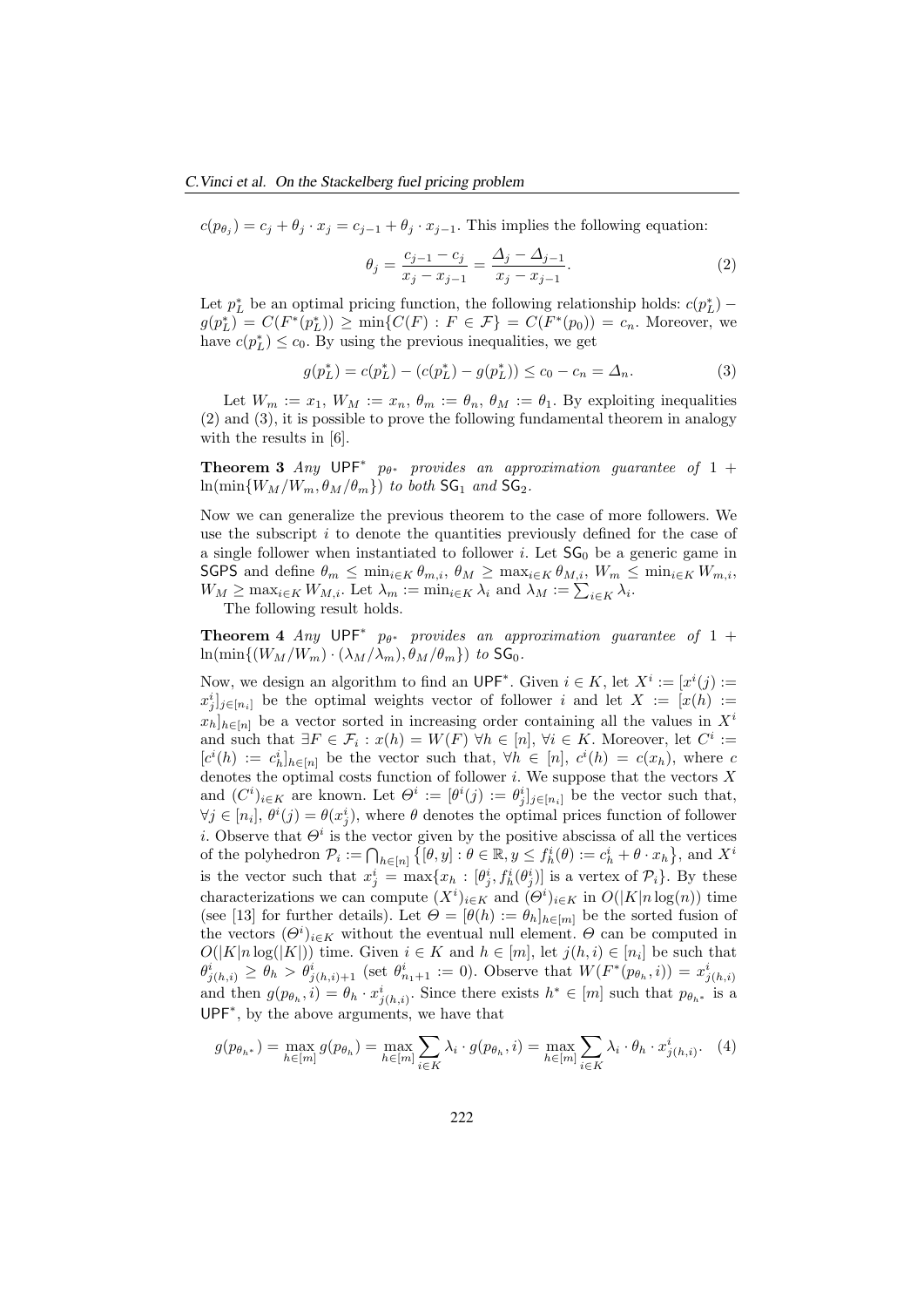Observe that  $g(p_{\theta_{k*}})$  can be computed in  $O(|K|n)$  time, by using the characterization provided in (4). So, we can define an algorithm that returns a UPF<sup>∗</sup> starting from X and  $(C^i)_{i \in K}$ , and that runs in  $O(|K|n(\log(|K|) + \log(n)))$  time. We call this algorithm *Perfect-Single-Price* algorithm (PSP); it differs from the Single-Price algorithm given in [6] since the approximation ratio of the latter (which is worse than the one of PSP algorithm) and its complexity depend on an arbitrary  $\epsilon$  given in input. An approximation ratio provided by this algorithm can be obtain by setting  $W_m := x(1), W_M := x(m), \theta_m := \theta(m), \theta_M := \theta(1).$ 

To apply the PSP algorithm to the SFPP, we reformulate the SFPP as a game in SGPS. Given an instance  $I := (G, K, \{\lambda_{uv}\}_{(u,v)\in K}, L, C, p_C, e)$  of the SFPP, define an instance  $I' := (E', C', L', p'_{C}, w', \mathcal{E}, K, \{\lambda_{uv}\}_{(u,v)\in K}, \{\mathcal{F}_{uv}\}_{(u,v)\in K})$  in the class SGPS as follows. Let  $E' = C' \cup L'$  be a set of edges in a graph  $(V', E')$ defined as follows: given  $u \in L$ ,  $v \in C$  and  $z \in V$ , create a node  $z'_{uv}$ , insert in L' an edge  $(u, z'_{uz})$  with  $w'((u, z'_{uz})) = d(u, z)$ , insert in C' an edge  $(z'_{uz}, z)$  with  $p'_C((z'_{uz}, z)) = e \cdot d(u, z)$ , insert in C' an edge  $(v, z)$  with  $p'_C((v, z)) = p_C(v)$ .  $d(v, z)$ . Given  $u \in L$ , set  $E_u = \{(u, z'_{uz}) \in L'\}$  and  $\mathcal{E} := \{E_u\}_{u \in L}$ . Set,  $\forall (u, v) \in L'\}$ K,  $\mathcal{F}_{uv}$  equal to the set of all the paths connecting u to v in  $(V', E')$ . Given two pricing functions  $p_L$  and  $p'_L$  for the problems I and I', respectively, such that  $p_L(u) = p'_L(E_u) + e \ \forall u \in L$ , we have that  $g(p_L) = g(p'_L)$ . Moreover, by assigning uniformly the prices  $\theta$  and  $\theta' := \theta - e$  to I and I', respectively, we obtain that the length of the sub-path covered by follower  $(u, v) \in K$  by using fuel bought from the leader in I, is equal to  $W(F_{uv}^*(p_{\theta'}))$ . From these observations, if one transforms I into I' and applies the PSP algorithm to I', I can be approximated according to the performance guarantee stated in Theorem 4.

To apply the PSP algorithm, we need a preliminary procedure to find the vectors X and  $(C^{uv})_{(u,v)\in K}$ . Observe that we can set  $X := \{d(u,v) > 0 : u \in$  $L, v \in C \cup K_V$  :=  $[x(h)]_{h \in [l]}$  to apply the PSP algorithm, since every follower, given an UPF, can always choose a path such that only a subpath is covered using fuel bought from the leader. Because of this fact, we also have that  $C^{uv}(h)$  =  $\min\{c_{\infty}(u,z)+e\cdot d(z,z')+c_{\infty}(z',v) \,:\, d(z,z')\,=\,x(h), z\,\in\, L, z'\,\in\, C\cup\{v\}\}\,$  $\forall h \in [l]$  and  $\forall (u, v) \in K$ . Observe that, given  $(u, v) \in K$ ,  $C_{uv}$  can be computed in  $O(|L| \cdot |C|) \subseteq O(n^2)$  time. To approximate the SFPP, compute the vectors X and  $(C_{uv})_{(u,v)\in K}$  and apply the PSP algorithm to these vectors. The resultant algorithm, that we call SFPP-PSP, requires  $O(n^4)$  time in the worst-case.

We conclude by showing that the approximation ratio provided by the SFPP-PSP algorithm is tight and also significantly high. Consider an instance with  $V = \{v_i\}_{i \in [n+1]}, E = \{(v_i, v_{i+1})\}_{i \in [n]}, C = L = V \setminus \{v_{n+1}\}, w((v_i, v_{i+1})) =$  $2^{i-n}$  and  $p_C(v_i) = 2^{n-i} \forall i \in [n], e = 0, K = \{(v_1, v_{n+1})\}.$  Observe that the optimal assignment  $p_L^*$  verifies that  $p_L^*(v_i) = p_C(v_i)$   $\forall i \in [n-1]$  and so  $g(p_L^*) =$  $\sum_{i=1}^{n} 2^{i-n} \cdot 2^{n-i} = n$ . Observe that an UPF<sup>\*</sup> is of the form  $p_{(2^i)}$ , with  $i \in$ [n − 1] ∪ {0}, and we have that  $g(p_{(2<sup>i</sup>)}) = \sum_{j=0}^{n-1-i} 2^{-j}$ . Therefore  $p_{(2<sup>0</sup>)} = p_{(1)}$ is an UPF<sup>\*</sup> and  $g(p_{(1)}) = \sum_{j=0}^{n-1} 2^{-j} \stackrel{n \to \infty}{\longrightarrow} 2$ . Hence, the approximation ratio provided by the **SFPP-PSP** algorithm is asymptotically equal to  $g(p^*)/g(p_{(1)}) =$  $n/2$ , and so it is very high. Since this instance verifies  $1 + \ln(W_M/W_m) = 1 +$  $\ln(\sum_{i=1}^n w((v_i, v_{i+1}))/w((v_1, v_2))) = 1 + \ln(\sum_{i=0}^{n-1} 2^i) = 1 + \ln(2^n - 1) \sim \ln(2^n) =$